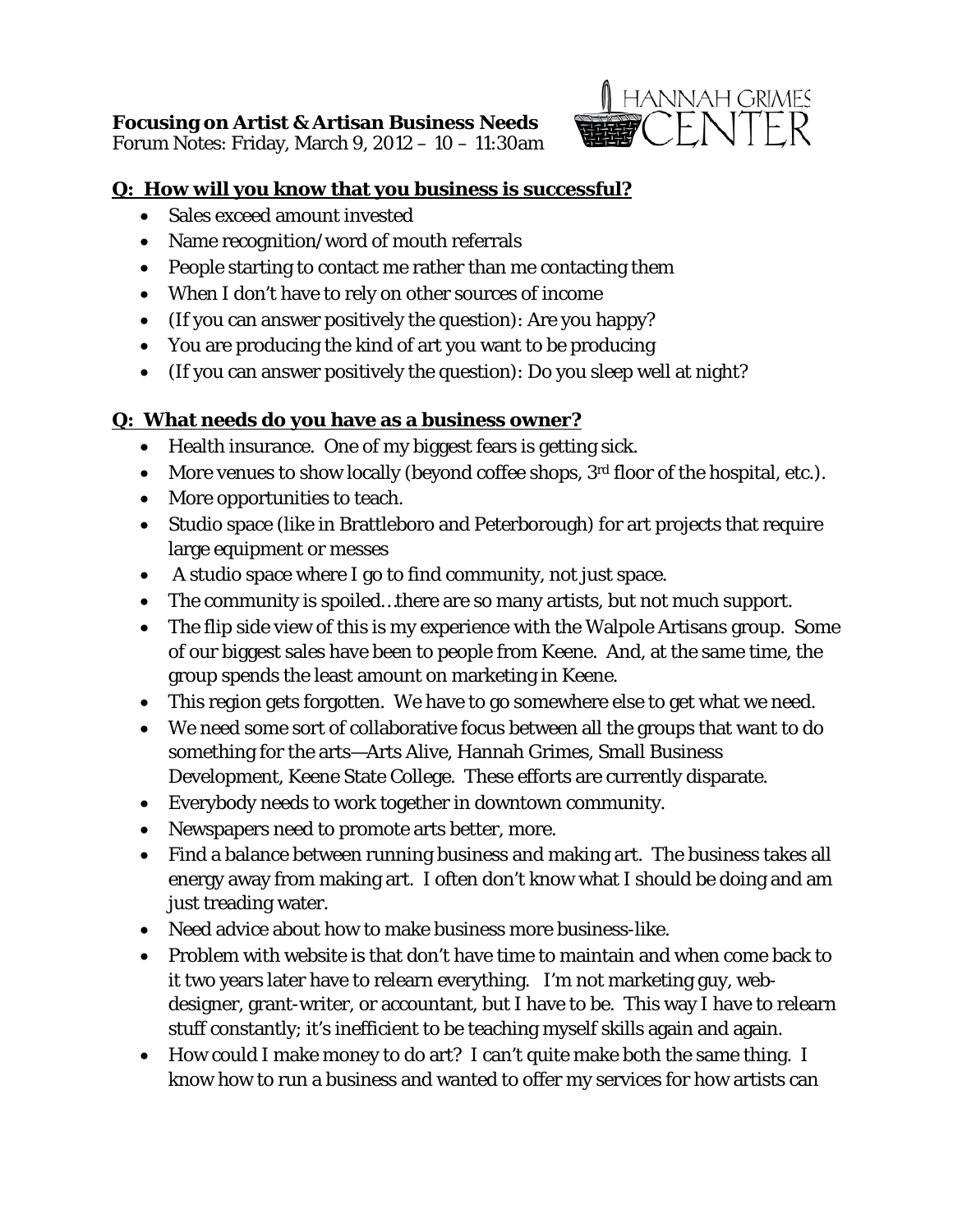run business, but nobody (no artists) can afford to pay me. There should be grants to support someone who has those skills so that they can provide them.

## **What resources, programs or people have helped you strengthen your business? Why do you think they've work for you?**

- Received entrepreneurial grant from NH Council of the Arts that helped set up website. Also attended workshops—helpful.
- Work with Anna Conner as business coach. Good to use someone outside of the circle that gives me a reality check and helps keep me on task. But expensive.
- Lucky to have relationships with established artists. Good for asking questions and getting feedback.
- A place like Sharon Arts Center…that helps to have people who take care of selling art.
- Getting my art to good galleries provides a support system.
- SBDC invaluable with business loan.
- BAEN Program in Brattleboro is a bi-monthly dinner that costs \$10 for anybody to attend. Artists submit proposal for grant and people vote on which artist the money from the dinner goes to.

## **What keeps your business from supporting you and your family?**

- Amount of sales
- Time (sometimes)
- The business is seasonal
- Economy
- We have a perceived value problem not so much an economy problem.
- This area is "rich in us." Lots of people in the area are interested in buying art. We just need a good marketing campaign.
- Character challenge to Keene. People go to restaurants, but don't support art.
- We need to look at success stories, like Brattleboro and Burlington, which turn around perception of downtown to a place where people really want to go.
- I don't think it's the consumer (who discourages the support of art). It's the people who open restaurants, businesses, etc. When the YMCA was built they wanted to use our business, but the architects from Boston didn't support that.
- There is no mandate from the community, contractors, builders, and others to use local people in building projects.

## **What long term goals do you have for your business? And how will you finance these projects? Where do you see yourself in 3 years?**

• Be a part of a community space.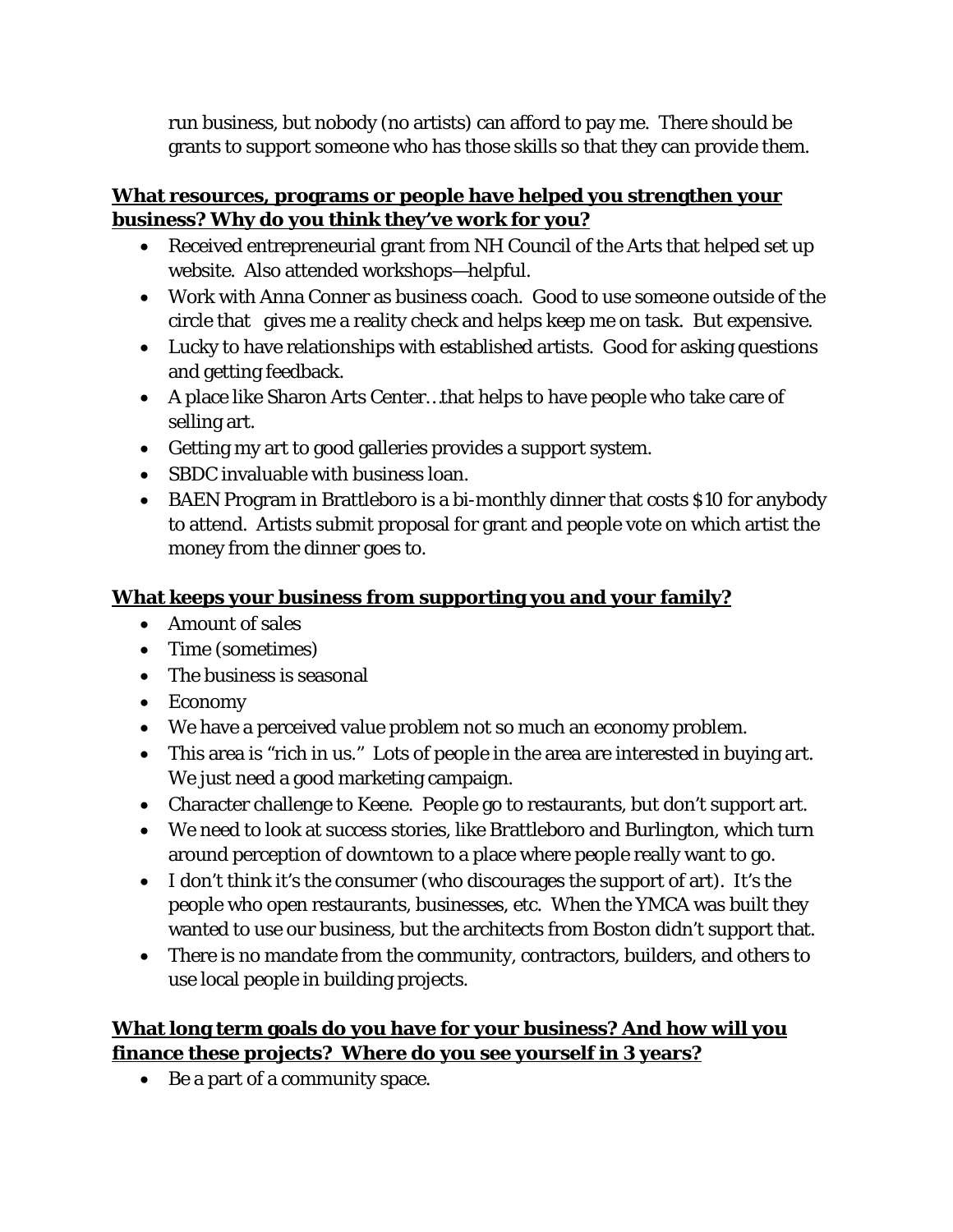- Developing something like the Torpedo factory in Alexandria, VA—open studio space.
- 180 Emerald bldg. by Carpet Clearance Warehouse tried to get a concentration of artists on one section of bldg. Need to get those who own those spaces to buy into the concept into the concept of community.
- Space to work, exhibit, walk across hall from other artists and network.
- A place to teach art; provide part-time job income.
- More help from community.
- Would an artist cooperative be an appropriate model?
- Doesn't have to be a cooperative. Wool Mills in Lowel, MA is a successful model. It was a political initiative from state and city.
- Brickbottom Artists Cooperative in Summerville—100 artists agreed to build in vacant A&P bakery and cannery space. It's a model that's successful—they've been in the building over 20 years, with open studios once per year. Only thing is that the artists don't have much business sense. They need help from a financial planner.
- Studio space. Know that Hannah Grimes has space, but that isn't what we want. More of an artist community with 4 white walls, bare floor with laundry tub sinks.
- It's not just a building I want; it's community. People don't even know where I am.
- There are not return costumers in this area.

## **Other than things out of your control…weather, economy…What's your greatest challenge to being profitable?**

- Exposure
- Health care... Even after great year, still know won't have health care
- Don't have business head.
- Advertising. Always taking chances with which route to take. Don't have frame of reference for what's successful.

#### **What aspect of marketing do you feel you need to know more about?**

- Social media…not hooked into it
- People need to see art and feel it rather than just websites
- Building the brand. Make the brand conjure up something for people.
- Pricing issues.
- Important for artist to have simple one page webpage...need help with back-end part of it (not just design).
- Resume-building.